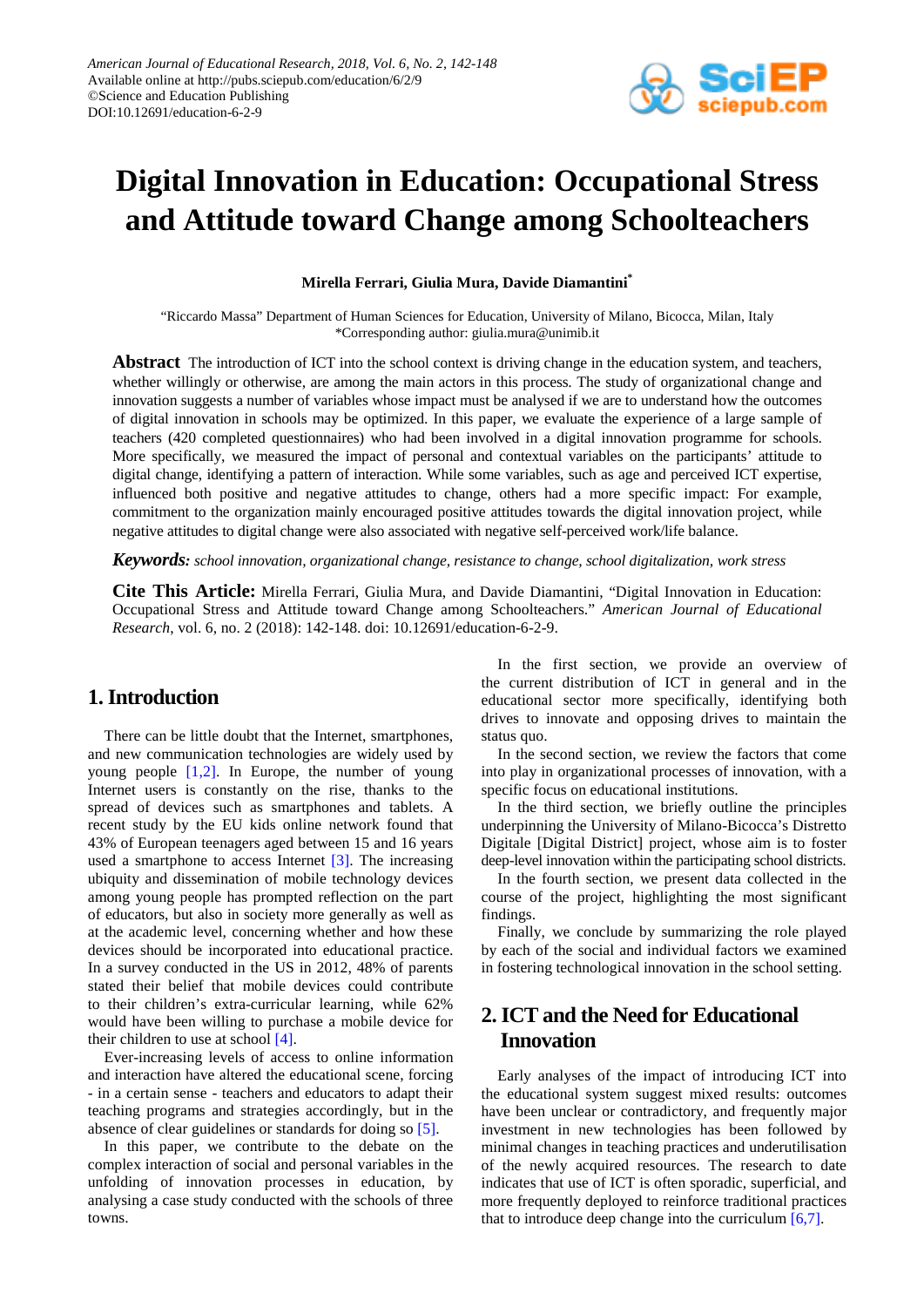Hence, the urgent need for innovation in schools is at odds with a de facto lack of belief in technology as a true agent of change. Numerous scholars are currently exploring and assessing the digital transition in schools, from a variety of disciplinary perspectives, including those of educational science [\[8\],](#page-6-0) sociology [\[9\]](#page-6-1) and computer science [\[10\].](#page-6-2)

Drawing out the many relevant aspects of this complex theme requires a multidimensional approach that recognizes the complexity of contemporary society and sets out to investigate the forms, instruments and - importantly the goals associated with technological innovation in schools. A theme of this kind demands setting aside one-dimensional and deterministic perspectives [\[11\]](#page-6-3) in order to explore both individual action and institutional functioning and their interaction in the school setting.

There is a well-established view that education has a key role to play in shaping the relationship between individuals and technologies. Introducing new technological media into schools should encourage an educational approach whose focus is the person, fostering inclusiveness and learning about the world, while emphasizing the individual, with his or her characteristics, uniqueness, and originality. This is because digital media themselves push users in this direction, offering a wide range of tools, learning opportunities, and innovative teaching styles that lend themselves to "customization" [\[12\].](#page-6-4)

At the international level, a number of schemes have been put in place to monitor the spread of technologies in educational contexts, one of which is The Survey of Schools: ICT in Education [\[13\],](#page-6-5) carried out on behalf of the European Commission with over 190,000 respondents in 31 European nations, and offering a detailed description of trends in technological educational innovation in Europe. At the time of this study, laptops, tablets, and notebooks were only beginning to be widely used in educational settings in many of the countries surveyed. School principals and teachers complained that there was a shortage of digital equipment in schools, especially IWBs and laptops. Many students still made too little use of ICT; teachers used digital media to communicate with parents or to measure the students' learning, but rarely deployed them creatively to develop innovative content or to prepare interactive lessons. Digital resources, training exercises on dedicated platforms, on-line tests, quizzes, and simulations are still rarely used in the classroom. Nevertheless, teachers are well-disposed towards ICT, viewing digitally-mediated learning as a positive development.

Participation in teacher professional development programmes on the use of ICT was rarely obligatory. There appeared to be a gap between teachers' interest in receiving training and the effective opportunity for them to use digital technology in their educational practice, with the result that many of them used ICT in their free time. Students reported feeling confident in their digital competence and were making increasing use of ICT across the various countries involved in the survey.

In general, digital technology was reported to impact positively on learning, despite the low level of access to ICT still characterizing a number of EU countries. The use of digital technologies requires competence on the part of teachers as well as ICT infrastructure: thus, in schools with digitally competent teachers, the students were more

inclined to express positive opinions about the use of ICT for teaching and learning purposes.

Only 40% of the students taking part in the survey viewed their teachers as well-trained in the use of ICT, rating them as "digitally confident and supportive teachers". In Europe, not all EU countries had formally adopted the Digital Agenda: unfortunately, Italy - along with Croatia, Austria and Greece - had not yet taken steps to implement it systematically. One of the survey's main findings was the discrepancy between the presence of ICT infrastructure in the classroom and the availability of "digitally supportive teachers" (ibid.). The outcomes of the survey suggest the value of adopting a sociological perspective that is sensitive to teachers' experience on the ground if we are to fully analyse and address the factors currently hindering the use of digital technologies in teaching and learning. Overall, there is an urgent need to improve teachers' levels of digital competence.

## **3. Innovation in Schools**

When it comes to innovation, both in schools and in large organizations more generally, the key underlying processes may be interpreted as technological, political, or cultural [\[14\]:](#page-6-6) these alternative perspectives are also reflected in different strands of empirical research on the dynamics of innovation.

Concerning the origin of processes of innovation, scholars have suggested that the global diffusion of ideas about desirable new policy directions gives rise to a "menu of possible policies", whose effective adoption is then conditioned by policy selection mechanisms at the national and/or local levels [\[15\].](#page-6-7)

The current Italian schools system has seen a recent major drive to digitize teaching and administrative practices, and thereby to concretely address "the need to promote innovation in complex organizations such as schools" [\[16\].](#page-6-8) However, the forms and modes of use of digital technologies adopted in schools are still relatively unpredictable. ICT tools are often deployed in ways that were not intended by their creators: typically, they are incorporated into existing institutional practices and reflect aspects of social relations in the specific setting. Thus, both the use of ICT in schools and the educational innovation deriving from it may be viewed as "socially molded" [\[17\].](#page-6-9)

Studies on the outcomes of innovation processes in institutions have long explored the factors that can contribute to overcoming the strong "resistance to change" characterizing organizational contexts [\[18\].](#page-6-10) Processes of innovation in schools, as in any other type of organization, always meet a certain degree of resistance, but can also elicit positive reactions: reactions to change are not necessarily either wholly positive or wholly negative [\[19\].](#page-6-11)

Factors that have been identified as playing a role in the reception of change include: macro-variables such as economic patterns or cultural norms; national innovation policies [\[20\];](#page-6-12) context-related variables, such as initiatives on the part of local authorities and school principals [\[21\],](#page-6-13) the way that the school is organized and run, or the way that information about change is communicated  $[22]$ , the extent to which the different actors in the educational system have been engaged in the innovation process [\[23\];](#page-6-15)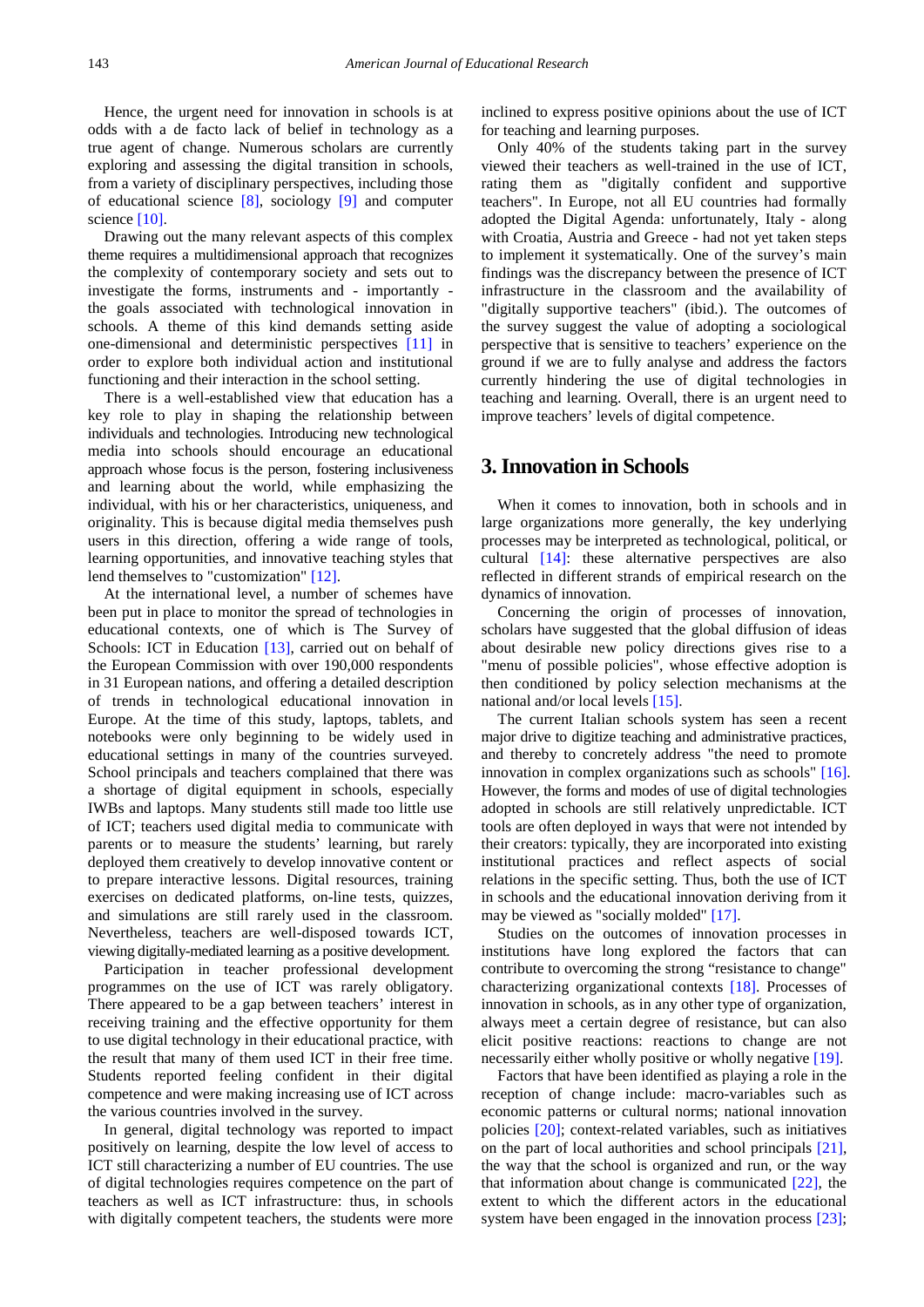and, finally, personal variables characterizing the stakeholders. For example, teachers can act as "institutional agents" of change [\[24\]](#page-6-16) but their reactions are influenced by personal variables, such as optimism, self-control, and self-estee[m \[25\].](#page-6-17)

A further line of enquiry has investigated individuals' intrinsic motivation, together with the appeal of the innovation (based on the variety of skills involved and task demands) and its meaningfulness for the individual, as key variables shaping processes of innovation in work settings [\[26,27\].](#page-6-18) Each individual represents a node of knowledge and creativity that can only be fully expressed when interconnected with others within a relational network.

Another key factor in innovative processes is the atmosphere in the workplace [\[28\]:](#page-6-19) a positive atmosphere may be generated by ensuring constant interaction and sharing of experience among colleagues.

Several authors [\[29\]](#page-6-20) have attributed communities of practice with a crucial role in stimulating teachers to make better and more consolidated use of educational technologies. Schools crucially require a culture of sharing in order to optimize their educational work and create virtual communities and communities of practice among teachers, and not only as an educational strategy to be deployed with students [\[30\].](#page-6-21) The construction of a community of practice will help teachers, offering them the opportunity to share problems, decisions, processes, and products in collaborative environments that encourage the spread of good teaching practices [\[31\].](#page-6-22)

## **4. The "Digital School Districts" Project**

The research presented below was conducted as part of the University of Milano-Bicocca's "Digital School Districts" project, in three of the participating towns in the Milan Metropolitan Area (Rho Pero, and Carugate). These towns share a basic set of socio-economic characteristics: a medium-low per capita income (about 33% less than that of Milan) and relatively high percentages of non-national residents, ranging from 8 % in Carugate to 15% in Rho [\[32\].](#page-6-23)

Between them, the three centres of population have six istituti comprensivi (small groups of state-run infant, primary and lower secondary schools under a single board of management and head teacher) - one in Pero, one in Carugate, and four in Rho -, which are attended by about 6,000 students and staffed by over 800 teachers.

In 2013, the digital competence and infrastructure in place in these schools was grossly inadequate with respect to the growing demand for digitalization, at both the administrative and educational levels. None of the participating groups of schools had Wi-Fi and their Internet connections were slow. For this reason, the local town councils decided to join the Digital School Districts project being launched by the University of Milano-Bicocca with the goal of helping school districts to engage their schools in a collective process of technological innovation and management of governance. The project was initiated in 2014 with the devising of a plan for updating the participating schools' ICT infrastructure. The plan was subsequently implemented, and a further series of concrete steps undertaken. Although participation in the project was voluntary, the fact that the Italian Education Ministry had already placed an obligation on schools to

attain digitalization by 2016 made the need for action in this area even more evident.

More specifically, the project included the complete digitalisation of all school infrastructures, the design of a long-term professional development programme for the entire teaching staff focused on innovative teaching strategies, and the promotion of new models of governance by involving all the stakeholders (teachers; school management; parents; local town council; educational, technological and strategy development partners) in the subsequent phases of planning and dissemination. The introduction of models of shared governance, a strategy that was chosen to consolidate the actors' sense of community [\[33\],](#page-6-24) necessarily required the implementation of a capacity building programme, designed to reinforce stakeholders ability to fulfil key functions, solve problems, define and achieve objectives, and grasp the need for change [\[34\].](#page-6-25) The project management model was therefore based on the creation of communities of practice, understood as "groups of people who share a concern or a passion for something they do and learn how to do it better as they interact regularly. The members of a community of practice [...] develop a shared repertoire of resources: experiences, stories, tools, ways of addressing recurring problems" [\[35\].](#page-6-26)

## **5. Materials and Methods**

The research data analysed in this article is drawn from questionnaires that were administered during an intermediate stage in the professional development programme undertaken by the teachers in the towns of Rho Pero, and Carugate as part of the Digital Districts project. In other words, it concerns teachers in a setting in which digital innovation was already being strongly encouraged, and profound - though as yet unassimilated - change was already well under way.

The sample [\(Table 1\)](#page-2-0) comprised 420 nursery (6%), primary (61%), lower secondary (32%) and upper secondary (1%) school teachers, mainly women (89% of respondents), whose average age was quite high. Indeed, only 25% of respondents were under 40 years of age, with the remaining 75% aged between 41 and 66 years. Respondents held a school-leaving diploma in 48.5% and a university degree in 51.5% of cases; some 63% taught humanistic and 37% scientific subjects.

**Table 1. Sample demographig data**

<span id="page-2-0"></span>

|             |                 | Frequency | Valid % |
|-------------|-----------------|-----------|---------|
| Sex         | Male            | 43        | 11      |
|             | Female          | 351       | 89      |
| Age         | 20-29           | 8         | 2,4     |
|             | 30-39           | 66        | 19,7    |
|             | 40-49           | 107       | 31,8    |
|             | 50-59           | 108       | 32,2    |
|             | $60+$           | 46        | 13,8    |
| Education   | Diploma         | 190       | 48.5    |
|             | Degree          | 202       | 51,5    |
| Employement | Nursery         | 26        | 6,6     |
|             | Primary         | 241       | 60,9    |
|             | Lower secondary | 126       | 31,8    |
|             | Upper secondary | 3         | ,8      |
| Subject     | Humanistic      | 158       | 63,5    |
|             | Scientific      | 91        | 36,5    |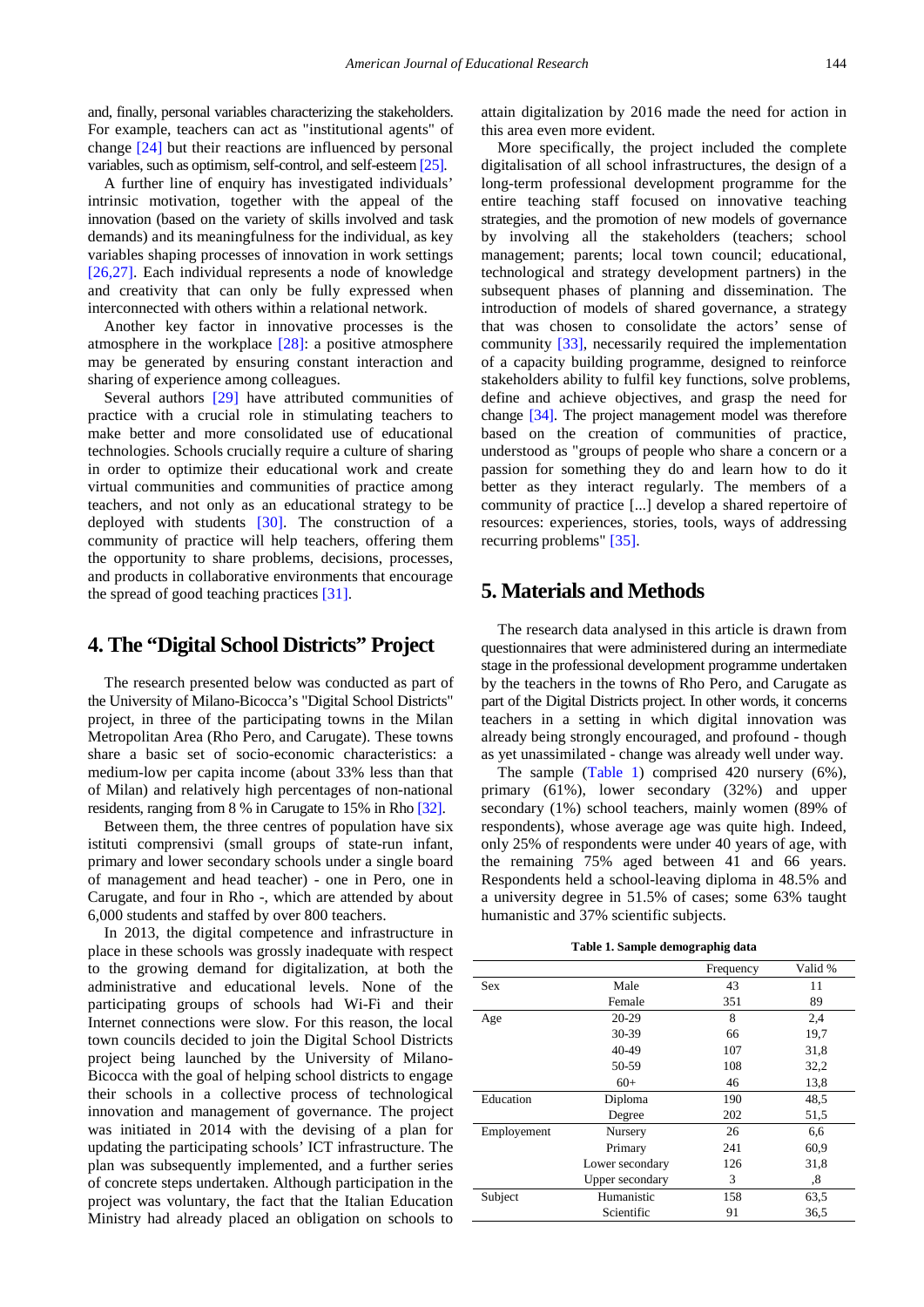The questionnaire, administered using a paper and pencil method and compiled anonymously and on a voluntary basis, consisted of closed items which participants were required to rate on Likert scales.

A set of items devised ad hoc for the project [\[36\]](#page-6-27) were used to gather information about teachers' self-perceived levels of digital competence and modes of using digital technologies, for both personal and professional purposes.

A further set of items drawn from the ASSET stress measure [\[28\]](#page-6-19) was adopted to assess the work atmosphere in the school. These questionnaire items formed four subscales measuring four potential stress factors:

- work-life balance
- work relationships
- work pressure
- commitment to work

All statements were rated on a scale Likert that went from 1 (strongly disagree) to 5 (strongly agree).

Participants' attitude to the specific change under study here was assessed by asking them to complete the widely validated "Attitude Toward Change" scale [\[37\]](#page-6-28) in relation to an ad hoc scenario [\[38\]](#page-6-29) describing the implementation of digital innovation in the school.

Again, participants were invited to use a 5-point Likert scale to indicate their level of agreement with statements that either represented the change in a positive light (e.g., This change will probably enable me to work better) or a negative one (e.g., I do not like this innovation project).

## **6. Results**

#### **6.1. Digital Competence**

The teachers' self-evaluations of their level of digital competence were generally positive, with only 21% of respondents describing their skills as "barely adequate" or "inadequate", while 52% rated their skills as "fair" and 27% as "good". Email was used at home by 90% of the sample, and at school by 52% of respondents. Internet was used privately by 92% and at school by 71%. Those who used Internet were most likely to avail of it to: look up information for school purposes (94.5%); look up information for personal use (90.2%); look up resources for their individual professional development (81,2%); look up resources for educational projects (80.2%). Some 84% of respondents used WhatsApp or another instant messaging service, while 51% had an account on a social networking site such as Facebook.

Concerning their use of digital technology in the classroom, most teachers reported drawing on it often (40%) or sometimes (36%), with a smaller proportion claiming to deploy it always (11%), rarely (8%), or never (5%). The most popular digital tools were IWBs (77%), software for creating presentations and mobile devices (both used by 42%), the CD Roms supplied with textbooks (36%) and word-processing applications (32%). Only 25% of respondents had not attended training courses on the introduction of ICT into schools over the previous two years.

On the whole, we might say that this sample was not yet digitally expert but was computer literate, with most participants have incorporated technology into their daily lives, outside of the work context certainly but also at school.

## **6.2. Occupational Stress and Attitude to Change**

Overall (see [Table 2\)](#page-3-0), the teachers in the sample were satisfied with their work relationships and emotionally attached to their work. They tended to be less positive about the level of commitment demanded by their role in terms of time and work demands: they were especially dissatisfied about the number of hours worked and the limited control that they had over many aspects of their work. They viewed the impact of technology on the performance of their duties as moderately negative.

**Table 2. Means and standard deviations for scores on the ASSET scale items**

<span id="page-3-0"></span>

|                                                                                                                     | Mean | <b>SD</b> |
|---------------------------------------------------------------------------------------------------------------------|------|-----------|
| Work life balance                                                                                                   |      |           |
| I often have to work unsocial hours e.g. weekends, shift work, etc.                                                 | 3.4  | 2.1       |
| The technology in my job has overloaded me                                                                          | 3.2  | 1.9       |
| My work interferes with my home and personal life                                                                   | 3.1  | 1.9       |
| I work longer hours than I choose or want to                                                                        | 4.1  | 2.0       |
| Work relationships                                                                                                  |      |           |
| I feel isolated at work e.g. working on my own or lack of social support from others                                | 1.8  | 1.4       |
| My relationships with colleagues are poor                                                                           | 1.6  | 1.3       |
| My ideas or suggestions about my job are not taken into account                                                     | 2.3  | 1.6       |
| My work is dull and repetitive                                                                                      | 1.5  | 1.1       |
| I do not receive the support from others (boss/colleagues) that I would like                                        | 2.7  | 1.7       |
| Overload                                                                                                            |      |           |
| I do not have enough time to do my job as well as I would like                                                      | 3.2  | 1.9       |
| I am not adequately trained to do many aspects of my job                                                            | 2.9  | 1.7       |
| I do not have the proper equipment or resources to do my job                                                        | 2.6  | 1.7       |
| I have little control over many aspects of my job                                                                   | 4.5  | 2.2       |
| Commitment to the organization                                                                                      |      |           |
| This school deserves my full interest and loyalty                                                                   | 4.7  | 1.7       |
| Lack of work opportunities at other places is one of the most important reasons behind my remaining at this school. | 1.6  | 1.3       |
| I would not leave this school because I feel a sense of duty towards the people in it                               | 4.4  | 2.0       |
| I feel strong loyalty and a strong sense of belonging to this school                                                | 2.6  | 1.6       |
| It is very difficult for me to imagine leaving this school, even though, in part, I would like to                   | 3.2  | 2.1       |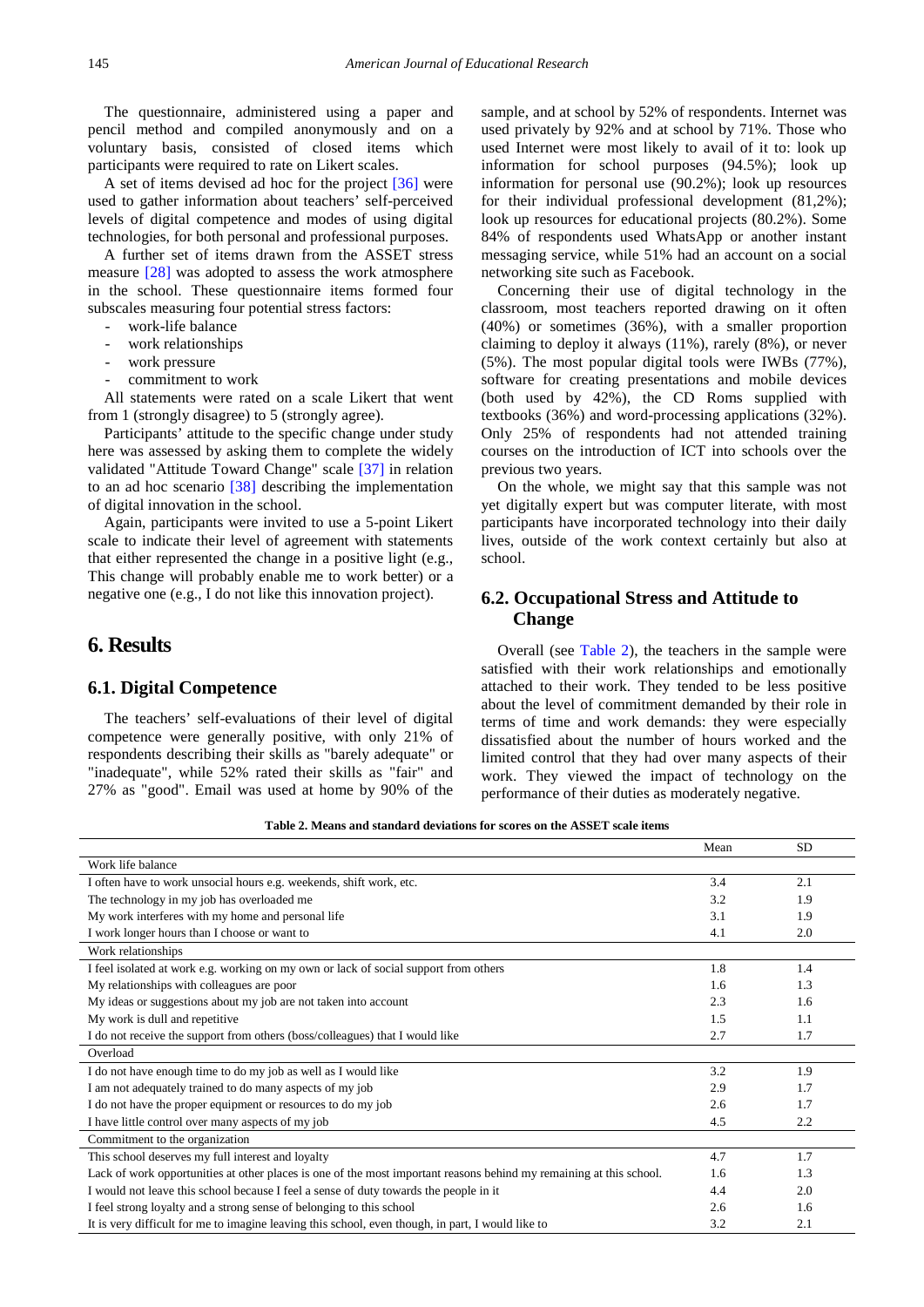<span id="page-4-0"></span>

|                                                                                                             | Mean | <b>SD</b> |
|-------------------------------------------------------------------------------------------------------------|------|-----------|
| Positive attitude                                                                                           |      |           |
| I am happy at the prospect of this change.                                                                  | 4.2  | 1.8       |
| The majority of my colleagues will benefit from this innovation program.                                    | 3.8  | 1.7       |
| I think that the changes arising from this innovation program will be stimulating.                          | 4.6  | 1.7       |
| I will probably be able to suggest new approaches to my colleagues.                                         | 3.6  | 1.7       |
| This change will probably enable me to work better.                                                         | 4.4  | 1.7       |
| I am willing to do everything I can to support this process of change                                       | 4.7  | 1.6       |
| I believe that this innovation program can contribute to improving unsatisfactory work situations.          | 3.8  | 1.7       |
| Negative attitude                                                                                           |      |           |
| I find it difficult to accept new things.                                                                   | 2.8  | 1.7       |
| I do not like this innovation program.                                                                      | 2.4  | 1.7       |
| I think that the changes connected with this innovation program will be frustrating.                        | 2.5  | 1.7       |
| Most of the time changes at work are irritating.                                                            | 2.7  | 1.6       |
| I think that I will be reluctant to put the new ideas connected with this innovation program into practice. | 2.5  | 1.6       |
| I am afraid that this change may create more problems than it solves.                                       | 2.9  | 1.6       |
| I am concerned that this change may cause problems for me.                                                  | 2.6  | 1.6       |
| It is difficult to predict whether this change will lead to positive outcomes.                              | 3.8  | 1.7       |

| Table 3. Means and standard deviations for scores on the Attitude to Change scale |  |
|-----------------------------------------------------------------------------------|--|
|-----------------------------------------------------------------------------------|--|

In general (see [Table 3\)](#page-4-0), the teachers displayed a positive attitude towards the implementation of digital innovation projects in their school. This change was seen as stimulating and they expressed a high level of commitment to it. Nonetheless, there was still a degree of uncertainty with respect to the outcomes.

Hence, the "Positive Attitude" subscale comprised seven items (Cronbach's alpha = .859), and the "Negative Attitude" subscale eight items (Cronbach's alpha = .830).

### **6.3. The correlations**

Correlational analyses were conducted to investigate the relationship between positive and negative attitudes to change and the other variables in the research design. With respect to participants' socio-demographic characteristics, only age was moderately correlated with each of the two subscales of change. Specifically, it was negatively correlated (Kendall's tau  $b = -167$ ; sig > .000) with positive attitudes to change and positively correlated with negative attitudes. Gender, highest academic qualification,

level of schooling taught, and subject area were not in any way correlated with teachers' reception of change [\(Table 4\)](#page-4-1).

Next, we analysed the correlations between participants' attitudes to change and their self-evaluated digital competence and perceptions of their work environment [\(Table 5\)](#page-4-2). Of the five variables investigated, only two were correlated with positive attitudes to digital innovation in the school context. Specifically, both commitment to the school (Kendall's tau  $b = .363$ ; sig >.000) and self-perceived digital competency (Kendall's tau  $b = .217$ ; sig  $> .000$ ) were strongly positively correlated with positive reception of change.

Vice versa, negative attitudes to innovation were most strongly correlated with self-perceived digital competence (Kendall's tau  $b = -0.319$ ; sig >  $,000$ ), (more negative selfevaluations were associated with greater hostility towards change), followed by work-life imbalance (Kendall's tau b  $= .245$ ; sig  $> 0.000$ , and, although to a far lesser extent, self-perceived levels of work pressure (Kendall's tau b  $=$ ,107; sig  $>$ ,000).

| Table 4. Socio-demographic characteristics and attitude toward change |  |  |
|-----------------------------------------------------------------------|--|--|
|-----------------------------------------------------------------------|--|--|

<span id="page-4-1"></span>

|                                                                                      | Age     |      | Gender          |  | <b>Highest Academic Qualification</b> |     |          | Level of School Taught | Subject  |      |
|--------------------------------------------------------------------------------------|---------|------|-----------------|--|---------------------------------------|-----|----------|------------------------|----------|------|
|                                                                                      | Tau b   | Sig. | Sig<br>$\chi$ 2 |  | Tau b                                 | Sig |          | Sig.<br>Tau b          |          | Sig. |
| Pos. Att.                                                                            | $-.167$ | .000 | $non-sig.$      |  | non-sig.                              |     | non-sig. |                        | non-sig. |      |
| Neg. Att.                                                                            | .168    | .000 | non-sig.        |  | non-sig.                              |     | non-sig. |                        | non-sig. |      |
| Table 5. Self-evaluated digital competence, ASSET scores and attitudes toward change |         |      |                 |  |                                       |     |          |                        |          |      |

<span id="page-4-2"></span>

|           | Self-Evaluated Digital<br>Competence |      | Work Relationships<br>Factor |      | Work-Life Balance<br>Factor |      | Commitment to Work<br>Factor |      | <b>Work Pressure Factor</b> |       |
|-----------|--------------------------------------|------|------------------------------|------|-----------------------------|------|------------------------------|------|-----------------------------|-------|
|           | Tau b                                | Sig. | Tau b                        | Sig. | Tau b                       | Sig. | Tau b                        | Sig. | Tau b                       | Sig.  |
| Pos. Att. | 0.217                                | .000 | non-sig.                     |      | non-sig.                    |      | 0.363                        | .000 | non-sig.                    |       |
| Neg. Att. | $-0.319$                             | .000 | 0.156                        | .000 | 0.245                       |      | non-sig.                     |      | 0.107                       | 0.012 |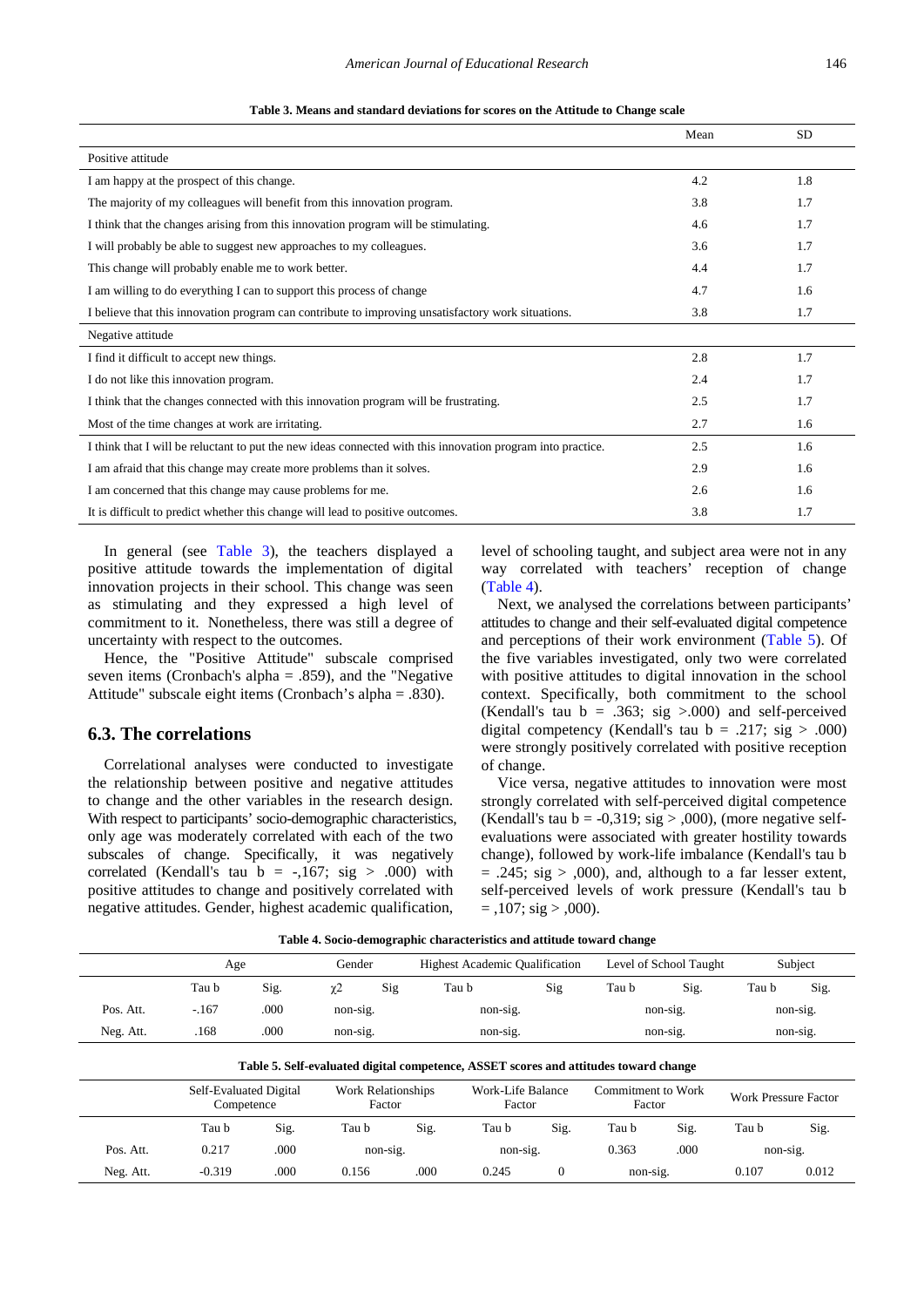# **7. Discussion**

There was a high rate of ICT usage among the teachers in this study, especially where the more basic functions of digital technologies are concerned, and this was the case both at home and at school (partly thanks to the early phases of the Digital Districts project, which had already been implemented prior to the collection of this data). These teachers were already digitally literate and perceive themselves as relatively competent in the deployment of digital resources.

With respect to a hypothetical scenario envisaging further digital innovation in their schools, they displayed a mainly open-minded and positive attitude. They obtained lower, albeit significant, scores for resistance to change.

A number of variables were found to be correlated with a positive attitude to change. The most important is commitment to one's work: the stronger teachers' emotional bonds with their schools, the more they anticipate that the proposed change will have a positive impact. The same trend was observed in relation to self-evaluated digital competence: greater confidence in their own digital abilities was associated with more positive ratings of the described innovation project. Finally, although to a lesser extent, positive attitude towards change was negatively correlated: the younger teachers were more likely to view the proposed innovation in a positive light.

Negative attitudes to change on the other hand were most closely associated with self-evaluated digital competence: negative assessment of their own resources and capacity to assimilate digital tools was strongly correlated with negative expectations concerning the outcomes of the hypothetical innovation program. A second correlate of negative outlooks on change was work/life balance: those who perceived their work as particularly invasive and as undermining their private lives were also more pessimistic about the prospects for digital innovation. Weaker correlations were found with both age (conversely to the earlier finding that younger teachers are more likely to report positive attitudes to change, older teachers are more likely to be negative about it) and perceived work relationships (the more they are perceived as unsatisfactory, more digital innovation is also viewed negatively).

## **8. Conclusions**

Numerous studies have shown that the outcome of innovation processes is shaped by a complex interaction between social and individual factors. In education, in addition to studies on the impact of different styles of school management and leadership [\[39,40\],](#page-6-30) scholars are increasingly exploring interaction among peers as a crucial step in the reception of change. For example, [\[41\]](#page-6-31) focused on teacher communities, conceptualizing them as peer groups in which, as a function of different levels of innovation vs socialization, cohesion vs diversity, and cognitive and normative convergence vs divergence among members, institutional reform will take a greater or lesser hold yielding a variety of outcomes.

The teachers in the current case study displayed an ambivalent attitude towards the prospect of a digital innovation program in their schools, with enthusiasm for anticipated benefits flanked by a certain amount of distrust and concern. This situation is perfectly in keeping with the findings of existing research presented earlier in this paper.

Our analyses brought to light the impact of a set of individual and social factors on positive acceptance of and resistance to change. Among the individual factors studied, perceived digital competence was found to play a positive role, suggesting that it is crucial to provide teachers with training in digital skills, in keeping with theories that frame individual competence as critical to motivation [\[42\].](#page-6-32) With regard to social factors, a more complex pattern of interdependent processes [\[43\]](#page-6-33) was identified: while on the one hand, their commitment to their work fuelled teachers' motivation to engage with change, their perceptions of an excessive work-load and unsatisfactory relationships with colleagues and (especially) superiors fostered mistrust and negativity. The key concept underpinning the project in our case study was to create a community spanning the schools in a district and other institutions and stakeholders in the local area. However, implementation of this framework sometimes came up against the individual factors identified in the present analysis .

Thus, intervention to support digital innovation processes in schools must simultaneously target multiple levels, strengthening teachers' social networks and acting on shared community values with a view to fostering a level of commitment that goes beyond loyalty to one's community of practice only [\[44\].](#page-6-34)

Further research should investigate the development of effective strategies to support the fruitful interaction among the various stakeholders of the education system, identifying the key elements able to spark the interest of each subject in a common project. Moreover, the impact of different actions aiming at reducing negative attitude to change in general, and to digital innovation specifically, should be addressed.

# **Statement of Competing Interests**

Authors have no competing interests.

## **References**

- <span id="page-5-0"></span>[1] Eurispes, Telefono Azzurro, (2012), *Indagine Conoscitiva sulla Condizione dell'infanzia e dell'adolescenza In Italia*, Availeble: www.eurispes.eu/content/indagine-conoscitiva-sulla-condizionedell%E2%80%99infanzia-e-dell%E2%80%99adolescenza-italia-2012. [Accessed Dec. 2, 2017].
- [2] Livingstone, S., Haddon, L. Görzig, A., (eds) (2012). *Children, risk and safety on the internet: research and policy challenges in comparative perspective*, Policy Press, Bristol. ISBN 9781847428820.T.
- <span id="page-5-1"></span>[3] Mascheroni, G., Ólafsson, K., (2014), *Net children go mobile: Risks and opportunities*, Educatt.
- <span id="page-5-2"></span>[4] Project Tomorrow, (2012), *Mapping a personalized learning journey – K-12 students and their parents connect the dots with digital learning*, Speak Up 2011 national findings. Available: http://www.tomorrow.org/speakup/pdfs/SU11\_personalizedLearni ng\_Students.pdf. [Accessed Dec. 27, 2017].
- <span id="page-5-3"></span>[5] Kop, R., Hill, A., (2008), "Connectivism: Learning Theory of the Future or Vestige of the Past?". *International Review of Research in Open and Distance Learning*, 9(3), 1-9.
- <span id="page-5-4"></span>[6] Eteokleous, N., (2008), "Evaluating computer technology integration in a centralized school system", *Computers Education*, 51(2), 669-686.